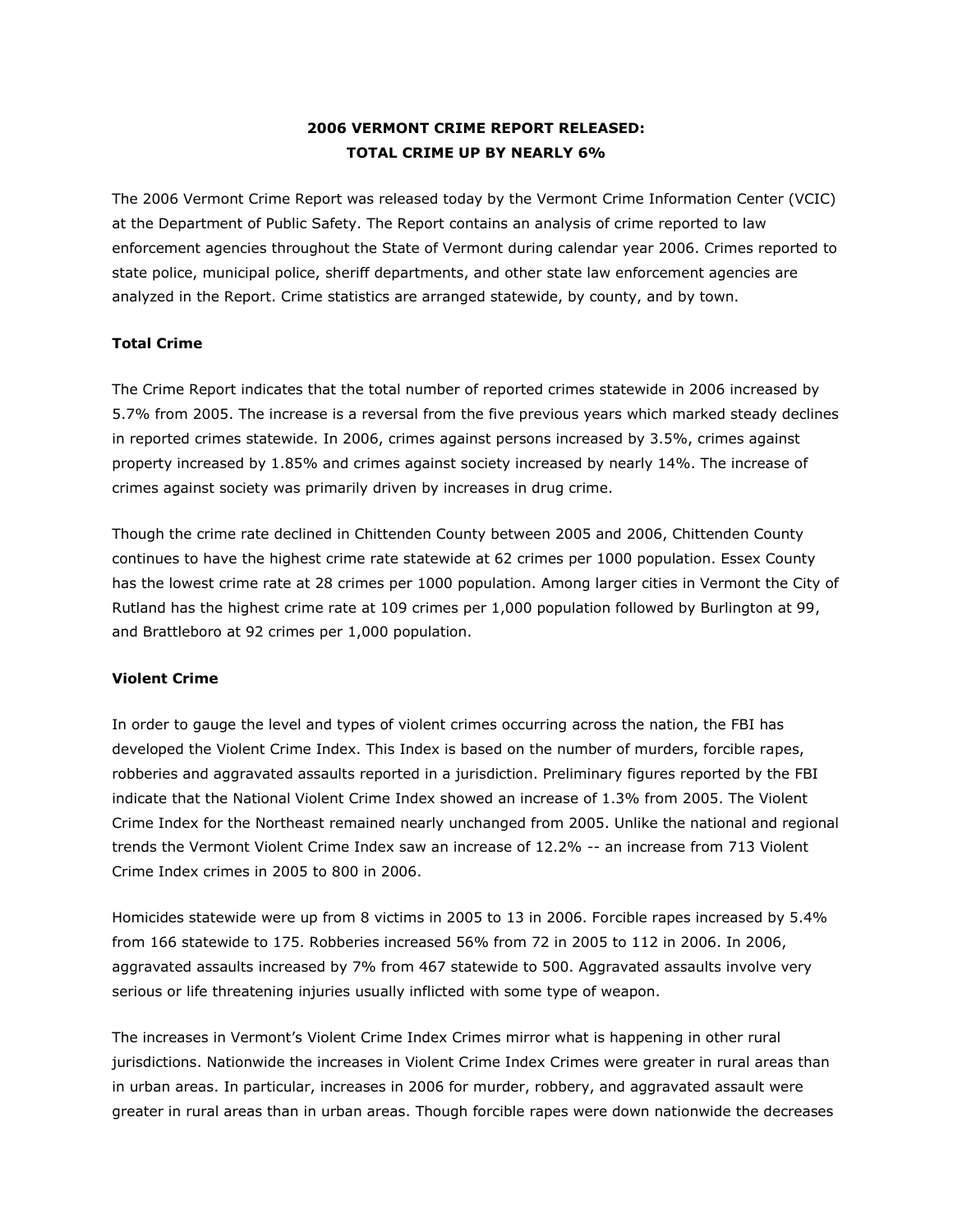in rural areas were less than those posted in urban areas. Contrary to national trends, Vermont experienced an increase in forcible rapes in 2006.

Approximately 4,300 individuals were victims of violent crimes in Vermont in 2006; forty-three of the victims were law enforcement officers. Fifty-five percent of victims of violent crimes were women. Men and women in the age group 21- 29 were more frequently the victims of violent crime than any other age group. Men and women over the age of 50 years old were the least likely to be victims of violent crime. In nearly 95% of violent crimes the defendant was either an acquaintance, intimate partner, or family member of the victim. In slightly more than 96% of the violent crime incidents the victim received either no injuries or minor injuries. Dangerous weapons including firearms were used in nearly 9% of violent crimes. Approximately 60% of violent crimes occurred in residences. Approximately 15% occurred on public streets or highways.

## **Property Crime**

The FBI has also developed a Property Crime Index which is comprised of the number of burglaries, thefts, and motor vehicle thefts reported in a jurisdiction. Preliminary figures from the FBI indicate that the National Property Crime Index was down by 2.9% from 2005. The Northeast reported nearly a 1% decline in 2006. The Vermont Property Crime Index, however, increased by 2.7%. While burglary in Vermont was up by 8% from 2005 and theft was up by 1.7%, motor vehicle theft declined by nearly 7%. Though the decrease in Vermont's motor vehicle thefts was consistent with the trend in other rural jurisdictions, Vermont's increases in burglary and theft were contrary to the trends in other rural areas where these crimes decreased.

In Vermont the total property loss in 2006 due to criminal activity reported to law enforcement agencies statewide was nearly \$21 million, up more than \$800,000 from 2005. The average property loss per property crime was \$862. Larceny is the most costly property crime accounting for loses of over \$9 million in 2006. Burglary was second accounting for \$3.9 million in losses. While 30% of larcenies occur at commercial establishments another 30% occur at residences. Cash is the most frequently type of property stolen in Vermont.

#### **Drug Crime**

More than 1,758 (67%) of drug crime incidents in 2006 involved marijuana. Cocaine and Crack Cocaine cases amounted to nearly 15% of the drug crimes. Cases involving opium, depressants, hallucinogens, stimulants, morphine, hashish, "other" narcotics, and marijuana all had double digit increases between 2005 and 2006 though the total number of cases statewide for each drug type, other than marijuana and "other" narcotic drugs was typically less than 50. Crack cocaine cases declined by 15% and heroin cases declined by 36%.

#### **Vermont Crime On-Line**